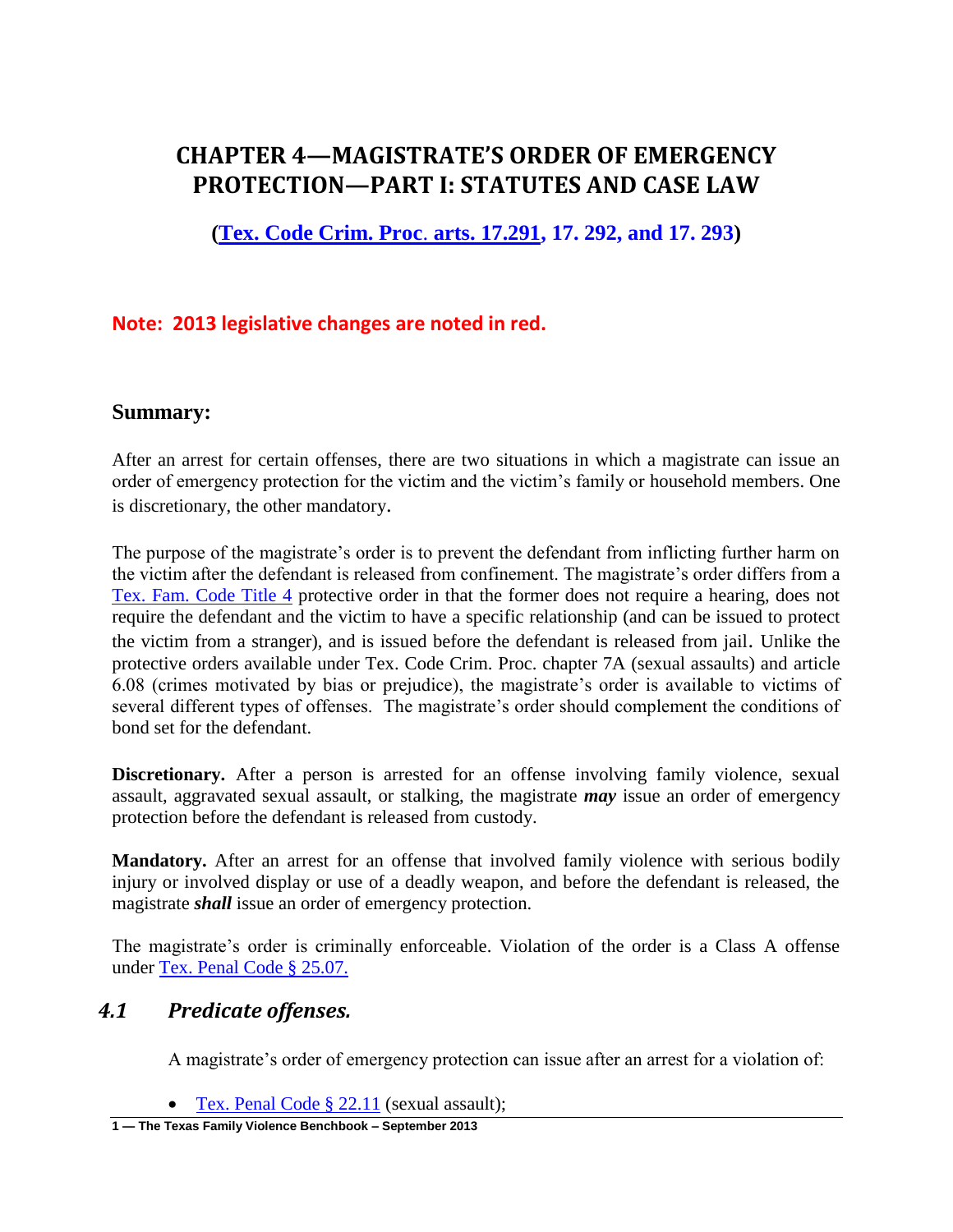- [Tex. Penal Code § 22.021](http://www.lexis.com/research/slft?cite=54582050656E616C20436F646520A72032322E303231&keyenum=15452&keytnum=0) (aggravated sexual assault);
- [Tex. Penal Code § 42.072](http://www.lexis.com/research/slft?cite=54582050656E616C20436F646520A72034322E303732&keyenum=15452&keytnum=0) (stalking);

**The Texas Family Violence Benchbook – September 2011 — 2**

**OR**

• any offense involving family violence.<sup>1</sup>

[\(Tex. Code Crim. Proc. art. 17.292\(](http://www.lexis.com/research/slft?cite=5465782E20436F6465204372696D2E2050726F632E206172742E2031372E323932&keyenum=15452&keytnum=0)a-b))

# *4.2 Standing to apply.*

The order can issue on the magistrate's own motion or upon the request of the:

- victim;
- victim's guardian;
- a peace officer;

**OR**

• the state's attorney.

[\(Tex. Code Crim. Proc. art. 17.292\(](http://www.lexis.com/research/slft?cite=5465782E20436F6465204372696D2E2050726F632E206172742E2031372E323932&keyenum=15452&keytnum=0)a))

# *4.3 Hearing.*

 $\overline{\phantom{a}}$ 

A hearing is not required before a magistrate's order may issue.<sup>2</sup> The statute does not address whether the order can exclude the defendant from the defendant's residence.

(2) abuse, as that term is defined by Tex. Fam. Code  $\S$  261.001(C), (E) and (G), by a member of a family or household toward a child of the family or household;

#### **OR**

(3) dating violence. [\(Tex. Fam. Code § 71.004\)](http://www.lexis.com/research/slft?cite=54582046616D696C7920436F646520A72037312E30303429&keyenum=15452&keytnum=0)

<sup>2</sup> *Ex parte* Flores, [130 S.W.3d 100](http://www.lexis.com/research/slft?cite=31333020532E572E336420313030&keyenum=15451&keytnum=0) (Tex. App.—El Paso 2003, pet. ref'd). [Tex. Code Crim. Proc. art 17.292](http://www.lexis.com/research/slft?cite=5465782E20436F6465204372696D2E2050726F632E206172742E2031372E323932&keyenum=15452&keytnum=0) is not unconstitutional because it does not require a hearing be held before the magistrate's order of emergency protection

 $1$  In this context, "family violence" is defined as:

<sup>(1)</sup> an act by a member of a family or household against another member of the family or household that is intended to result in physical harm, bodily injury, assault, or sexual assault or that is a threat that reasonably places the member in fear of imminent physical harm, bodily injury, assault, or sexual assault, but does not include defensive measures to protect oneself;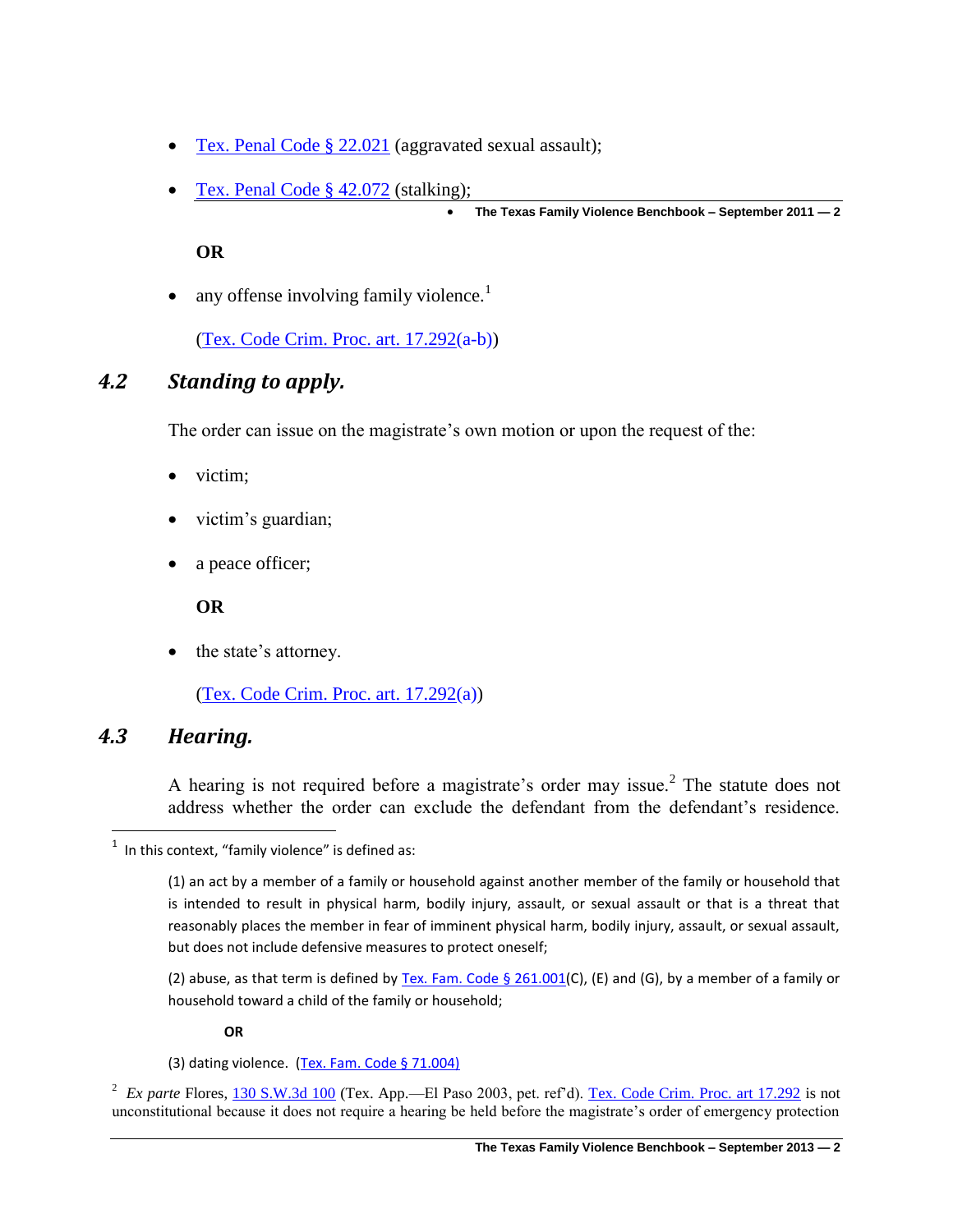However, if the court is asked to do this, the best practice is to hold a hearing on at least that issue to satisfy due process.

# *4.4 Discretionary order.*

A magistrate's order *may* be issued after an arrest for an offense involving family violence, sexual assault, aggravated sexual assault or stalking.

[\(Tex. Code Crim. Proc. art. 17.292\(](http://www.lexis.com/research/slft?cite=5465782E20436F6465204372696D2E2050726F632E206172742E2031372E323932&keyenum=15452&keytnum=0)a))

### *4.5 Mandatory order.*

After an arrest for an offense involving family violence, an emergency order of protection **must** be issued if the magistrate finds the offense also involved:

- serious bodily injury to the victim;
- the use of a deadly weapon during an assault;<sup>3</sup>

### **OR**

• the exhibition of a deadly weapon during an assault.

[\(Tex. Code Crim. Proc. art. 17.292\(](http://www.lexis.com/research/slft?cite=5465782E20436F6465204372696D2E2050726F632E206172742E2031372E323932&keyenum=15452&keytnum=0)a))

## *4.6 Scope of the order.*

To protect the victim, the magistrate may order the arrested person not to:

- commit family violence;
- stalk another person, including the victim;
- communicate directly or indirectly in a threatening or harassing manner with a member of the victim's family or household (including the victim);

l

**OR**

can issue. Prompt assumption of judicial control following a violent incident outweighs the need for an adversarial proceeding.

 $3 \text{ Tex}$ . Penal Code § 1.07(17) defines deadly weapon as (1) a firearm or anything manifestly designed, made, or adapted for the purpose of inflicting death or serious bodily injury; or (2) anything that in the manner of its use or intended use is capable of causing death or serious bodily injury.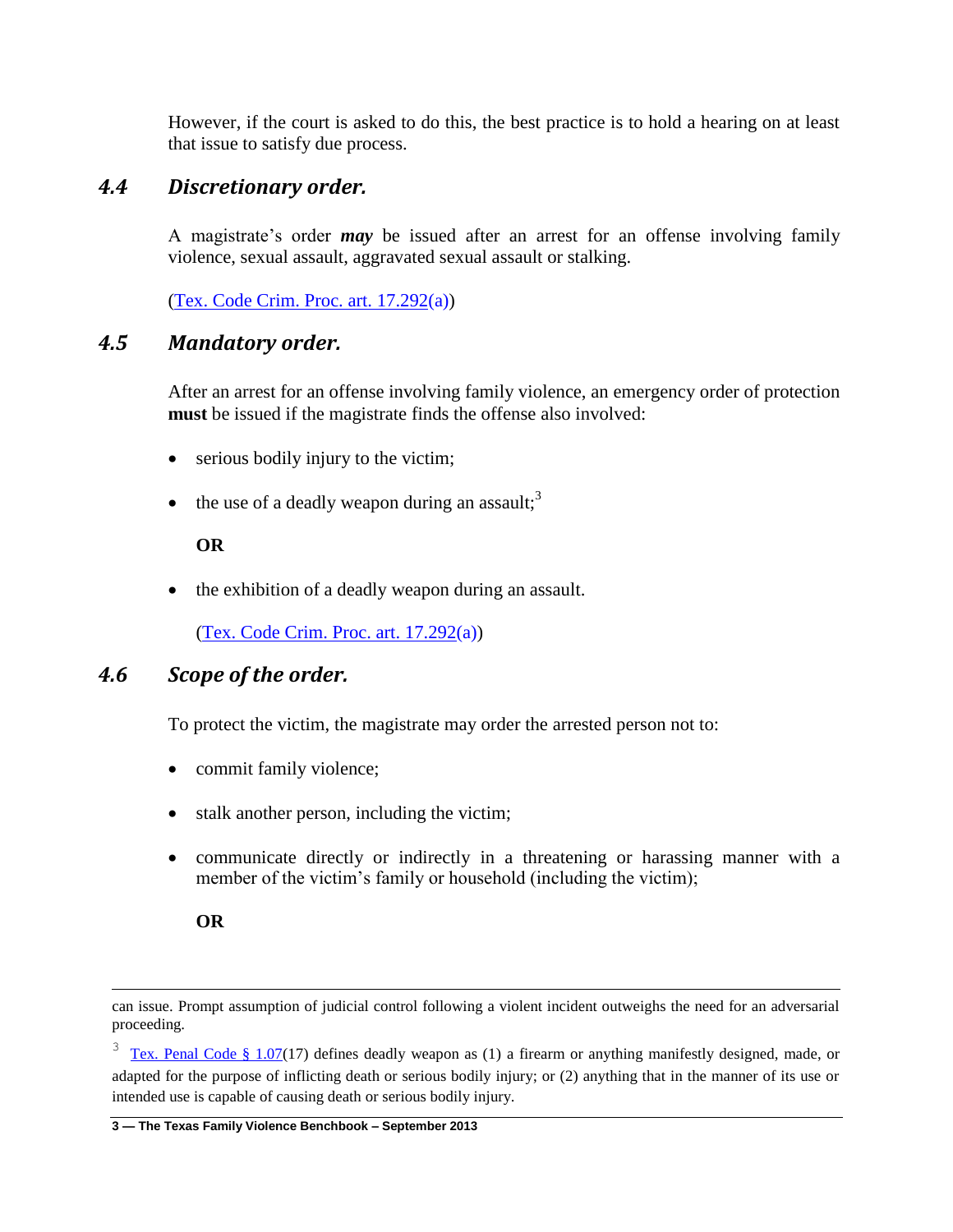go near the residence, work place, residence, school, or child-care facility of the victim or a member of the victim's family or household.

The magistrate's order **must**:

• suspend the defendant's concealed handgun license;

### **AND**

 prohibit the defendant from possessing a firearm (unless the alleged offender works full time as a licensed peace officer) for the duration of the order.

**NOTE:** A copy of the order should be forwarded to the DPS Concealed Handgun Licensing division. The federal authorities request that order contain a "Brady marker," which is some notation or finding that the respondent is subject to the prohibitions on firearm possession under [18 U.S.C. ch. 44.](http://www.lexis.com/research/slft?cite=313820552E532E20203434&keyenum=15451&keytnum=0) See chapter 14.

[\(Tex. Code Crim. Proc. art. 17.292\(](http://www.lexis.com/research/slft?cite=5465782E20436F6465204372696D2E2050726F632E206172742E2031372E323932&keyenum=15452&keytnum=0)c), (c-1) and (l); [Tex. Penal Code § 46.04;](http://www.lexis.com/research/slft?cite=54582050656E616C20436F646520A72034362E3034&keyenum=15452&keytnum=0) [18 U.S.C.](http://www.lexis.com/research/slft?cite=31382055534320A720393232&keyenum=15452&keytnum=0)   $§ 922(g))$  $§ 922(g))$ 

# *4.7 Contents of the order*

The magistrate's order should include:

- one of the following **findings**:
	- o that the defendant was arrested for an offense involving family violence or the offense of sexual assault, aggravated sexual assault, or stalking;

### **OR**

- o that the defendant was arrested for an offense involving family violence that resulted in either serious bodily injury to the victim, the use of a deadly weapon during an assault, or the exhibition of a deadly weapon during an assault;
- **ordering language**, including:
	- o **stay away provisions**: require the defendant to avoid designated locations and the protected persons:
		- $\triangleright$  if the person subject to the order must stay away from certain places, specifically describing the locations and the minimum distance that the defendant must maintain from those locations;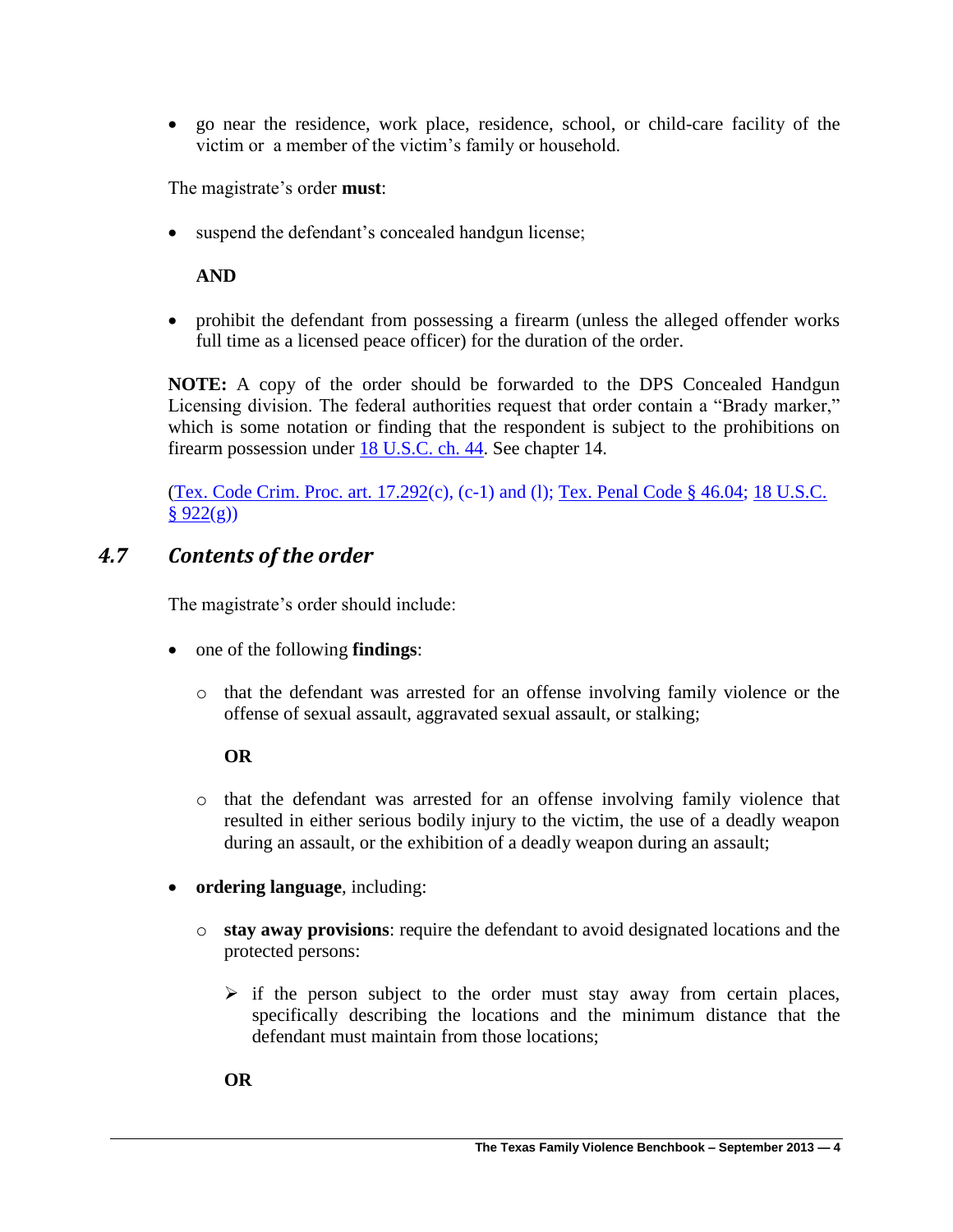- $\triangleright$  if due to safety concerns, those prohibited locations cannot be disclosed, state that the defendant is subject to re-arrest for going to or near locations where the persons protected by the order live or work even without specific notice of those locations;
- o **concealed handgun license**: language that suspends the defendant's license to carry a concealed handgun;
- o **possession of a firearm**: language that orders the defendant not to possess a firearm during the term of the order;
- o **global positioning monitoring:** if applicable, an order that the defendant person participate in a global monitoring system pursuant to [Tex. Code Crim. Proc. art.](http://www.lexis.com/research/slft?cite=5465782E20436F6465204372696D2E2050726F632E206172742E2031372E3439&keyenum=15452&keytnum=0)  [17.49\(](http://www.lexis.com/research/slft?cite=5465782E20436F6465204372696D2E2050726F632E206172742E2031372E3439&keyenum=15452&keytnum=0)b);
- **in the event of a conflict with another order**:
	- o **prior child custody orders**: a statement that if there is a *prior* court order regarding access to, or possession of, a child, the magistrate's order should state that it prevails to the extent there is a conflict with the prior order;
	- o **subsequent permanent (final) Family Code protective orders**: a statement that a *subsequent* order issued under [Tex. Fam. Code Titles 1](http://www.lexis.com/research/slft?cite=54582046616D696C7920436F6465205469746C65732031&keyenum=15452&keytnum=0) (divorce) or 5 (SAPCR) or [Tex. Fam. Code ch. 85](http://www.lexis.com/research/slft?cite=54582046616D696C7920436F64652063682E203835&keyenum=15452&keytnum=0) (final family violence protective order) prevails over the magistrate's order unless the Tex. Fam. Code order states otherwise;
	- o **a subsequent temporary** *ex parte* **family violence protective order**: a statement that the magistrate's order prevails over a *subsequently* issued [Tex. Fam. Code ch.](http://www.lexis.com/research/slft?cite=54582046616D696C7920436F64652063682E203833&keyenum=15452&keytnum=0)  [83](http://www.lexis.com/research/slft?cite=54582046616D696C7920436F64652063682E203833&keyenum=15452&keytnum=0) temporary *ex parte* family violence protective order unless the subsequent order contains a specific finding to the contrary.

### **notice of the order and warning**:

- o a statement that a copy of the order will be provided to the child-care facility or school of a child protected under the order;
- o a statement that a copy of the order will be provided to the law enforcement agency having jurisdiction over the residence of the persons protected by the order;

### **AND**

o the following warning in bold type or all capital letters:

**5 — The Texas Family Violence Benchbook – September 2013** "A VIOLATION OF THIS ORDER BY COMMISSION OF AN ACT PROHIBITED BY THE ORDER MAY BE PUNISHABLE BY A FINE OF AS MUCH AS \$4,000 OR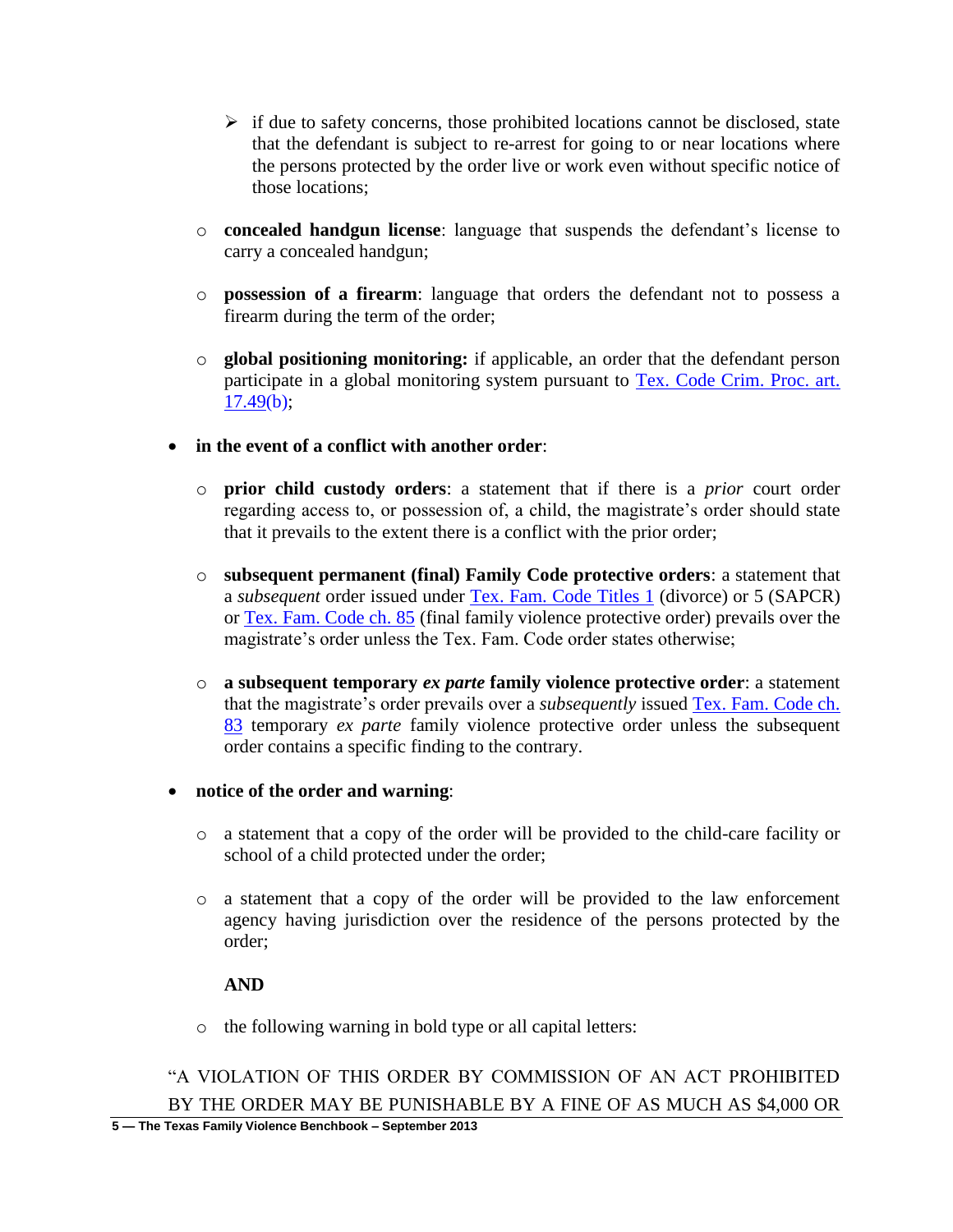BY CONFINEMENT IN JAIL FOR AS LONG AS ONE YEAR OR BY BOTH. AN ACT THAT RESULTS IN FAMILY VIOLENCE OR A STALKING OFFENSE MAY BE PROSECUTED AS A SEPARATE MISDEMEANOR OR FELONY OFFENSE. IF THE ACT IS PROSECUTED AS A SEPARATE FELONY OFFENSE, IT IS PUNISHABLE BY CONFINEMENT IN PRISON FOR AT LEAST TWO YEARS. THE POSSESSION OF A FIREARM BY A PERSON, OTHER THAN A PEACE OFFICER, AS DEFINED BY SECTION 1.07, PENAL CODE, ACTIVELY ENGAGED IN EMPLOYMENT AS A SWORN, FULL-TIME PAID EMPLOYEE OF A STATE AGENCY OR POLITICAL SUBDIVISION, WHO IS SUBJECT TO THIS ORDER MAY BE PROSECUTED AS A SEPARATE OFFENSE PUNISHABLE BY CONFINEMENT OR IMPRISONMENT. NO PERSON, INCLUDING A PERSON WHO IS PROTECTED BY THIS ORDER, MAY GIVE PERMISSION TO ANYONE TO IGNORE OR VIOLATE ANY PROVISION OF THIS ORDER. DURING THE TIME IN WHICH THIS ORDER IS VALID, EVERY PROVISION OF THIS ORDER IS IN FULL FORCE AND EFFECT UNLESS A COURT CHANGES THE ORDER."

### $(Tex. Code Crim. Proc. art. 17.292(c)-(i))$  $(Tex. Code Crim. Proc. art. 17.292(c)-(i))$

NOTE: The order should inform the respondent of the deadline for surrendering firearms and ammunition. The respondent should be told where and how to surrender weapons to law enforcement or another entity and how to present proof to the court that the surrender has occurred.

# *4.8 Service; effective date; duration; modification.*

# **4.8.1 Service.**

The order shall be served on the defendant in open court.<sup>4</sup> For orders issued on **or after May 15, 2013**, a copy of the order shall be served by the magistrate or the magistrate's designee in person or electronically, and the magistrate shall make a separate record of the service in written or electronic format. [\(Tex. Code](http://www.lexis.com/research/retrieve?_m=260bf9fa98379ae93316167b1e8af9dc&csvc=lt&cform=byCitation&_fmtstr=FULL&docnum=1&_startdoc=1&wchp=dGLzVzB-zSkAA&_md5=aed6927656cc4bd14c85f457de77e252)  [Crim. Proc. art. 17.292\(](http://www.lexis.com/research/retrieve?_m=260bf9fa98379ae93316167b1e8af9dc&csvc=lt&cform=byCitation&_fmtstr=FULL&docnum=1&_startdoc=1&wchp=dGLzVzB-zSkAA&_md5=aed6927656cc4bd14c85f457de77e252)j))

**NOTE:** The order can issue without the victim's presence in the courtroom.

 4 *Hernandez v. State*, No. 01-02-0986-CR, [2003 Tex. App. Lexis 6190](http://www.lexis.com/research/slft?cite=32303033205465782E204170702E204C45584953202036313930&keyenum=15451&keytnum=0) (Tex. App.—Houston [1st Dist.] July 17, 2003, pet. ref'd). Whether the defendant read the magistrate's order of emergency protection or not, testimony that the signature on the order matched the defendant's signature was sufficient to show notice of the order and once notified, the defendant was responsible for knowing the order's contents. Accord, *McGregor v. State*, No. 05-02- 0993-CR[, 2003 Tex. App. Lexis 9270](http://www.lexis.com/research/slft?cite=32303033205465782E204170702E204C45584953202039323730&keyenum=15451&keytnum=0) (Tex. App.—Dallas Oct. 30, 2003, pet. ref'd).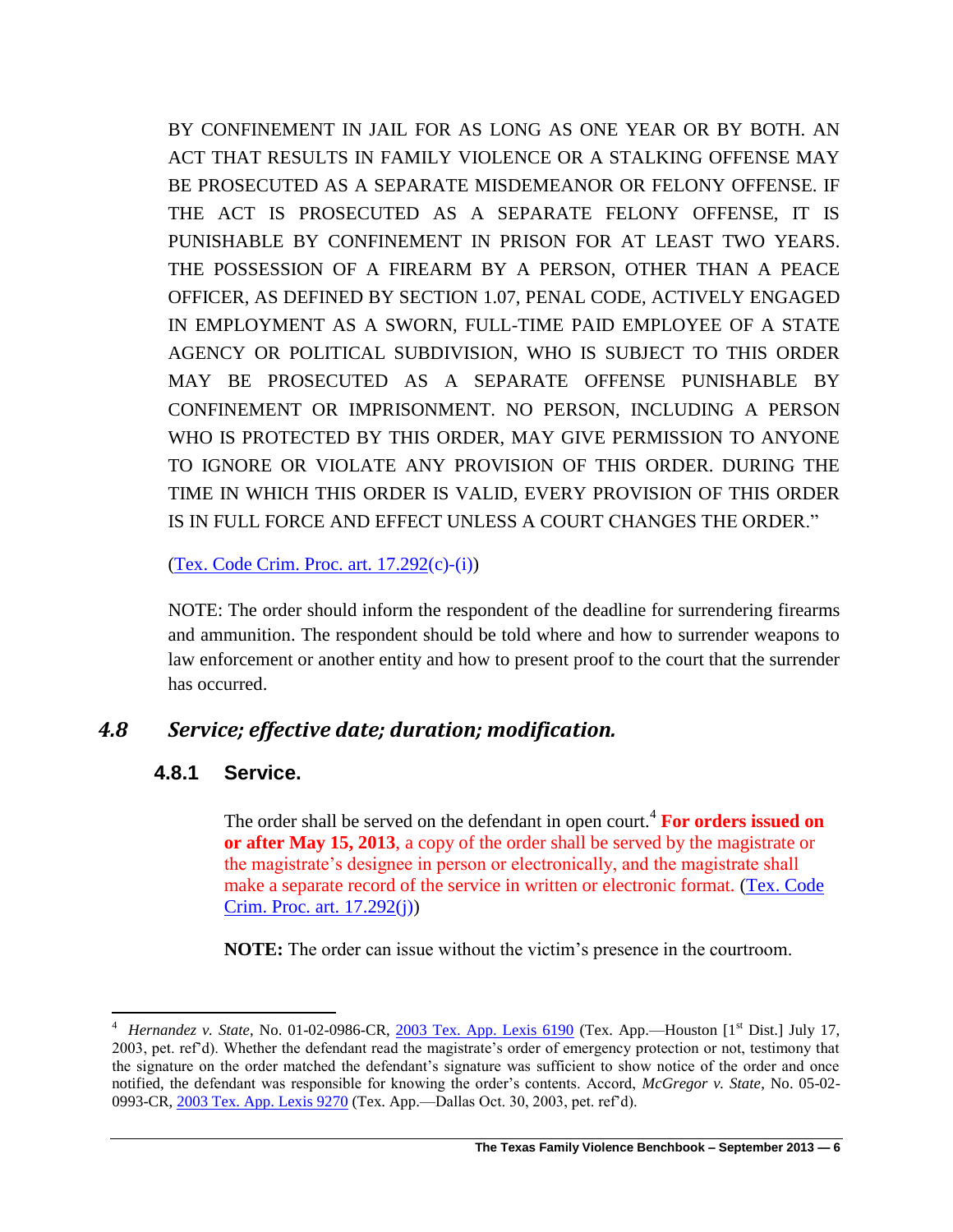# **4.8.2 Effective date.**

The order is effective upon issuance, which is the date that the order is signed.

[\(Tex. Code Crim. Proc. art. 17.292\(](http://www.lexis.com/research/slft?cite=5465782E20436F6465204372696D2E2050726F632E206172742E2031372E323932&keyenum=15452&keytnum=0)j))

# **4.8.3 Duration.**

- Discretionary order or mandatory order for serious bodily injury:
	- o minimum length—31 days;
	- o maximum length—61 days.
- Mandatory order for using or exhibiting a deadly weapon:
	- o minimum length—61 days;
	- o maximum length—91 days.

[\(Tex. Code Crim. Proc. art. 17.292\(](http://www.lexis.com/research/slft?cite=5465782E20436F6465204372696D2E2050726F632E206172742E2031372E323932&keyenum=15452&keytnum=0)j))

### **4.8.4 Modification.**

After notice to all affected parties and a hearing, the issuing court may modify the order upon a finding that:

• the original order is unworkable;

### **AND**

• modification will not increase the risk to the victim:

**AND**

modification will not endanger a person protected under the order.

[\(Tex. Code Crim. Proc. art. 17.292](http://www.lexis.com/research/slft?cite=5465782E20436F6465204372696D2E2050726F632E206172742E2031372E323932&keyenum=15452&keytnum=0) (d) and (j))

# **4.8.5 Transfer of jurisdiction.**

Upon motion, notice, and hearing or by agreement of the parties, jurisdiction over the magistrate's order may be transferred to the court having jurisdiction over the criminal offense that precipitated issuance of the magistrate's order. The receiving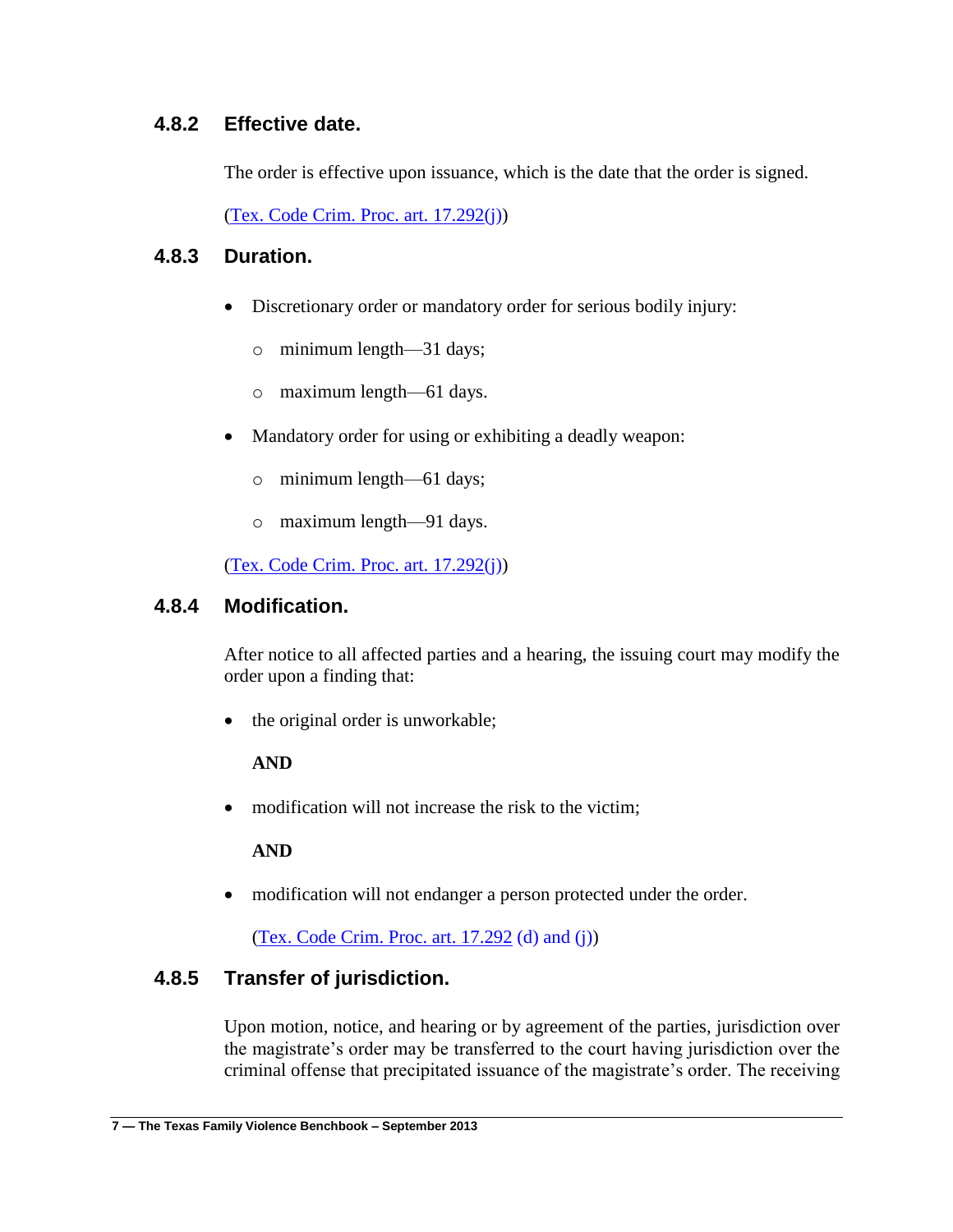court may make the same modifications to the preexisting the order that the issuing court can make.

[\(Tex. Code Crim. Proc. art. 17.292\(](http://www.lexis.com/research/slft?cite=5465782E20436F6465204372696D2E2050726F632E206172742E2031372E323932&keyenum=15452&keytnum=0)n))

# *4.9 Notice to other persons.*

The issuing court shall provide a copy of the order to all of the following:

- the victim (by delivery through law enforcement within 24 hours after issuance if the victim is not present when the order issues);
- the child-care facility or school of any child protected by the order;
- if the order suspends a concealed handgun license, to the Department of Public Safety's Concealed Handgun Licensing Division;

### **AND**

 the local law enforcement agency (**either** the police department **or** the sheriff's office but not the Department of Public Safety) with jurisdiction over the protected person's residence. This copy of the order must be accompanied by a completed DPS protective order data entry sheet (see § 19.11).

[\(Tex. Code Crim. Proc. art. 17.292;](http://www.lexis.com/research/slft?cite=5465782E20436F6465204372696D2E2050726F632E206172742E2031372E323932&keyenum=15452&keytnum=0) [Tex. Code Crim. Proc. art. 17.293\)](http://www.lexis.com/research/slft?cite=5465782E20436F6465204372696D2E2050726F632E206172742E2031372E32393329&keyenum=15452&keytnum=0)

# *4.10 Enforcement.*

A violation of a magistrate's order of emergency protection is a Class A misdemeanor offense under [Tex. Penal Code § 25.07.](http://www.lexis.com/research/slft?cite=54582050656E616C20436F646520A72032352E30372E&keyenum=15452&keytnum=0)

# *4.11 Further detention.*

If there is probable cause to believe that the defendant's immediate release will result in further violence, then after bond is granted:

- the head of the agency arresting or holding the defendant may *sua sponte* hold the defendant an additional 4 hours;
- the magistrate may order the defendant held for up to 24 hours upon making a finding that violence would continue upon release;
- the magistrate may order the defendant held for up to 48 hours if: